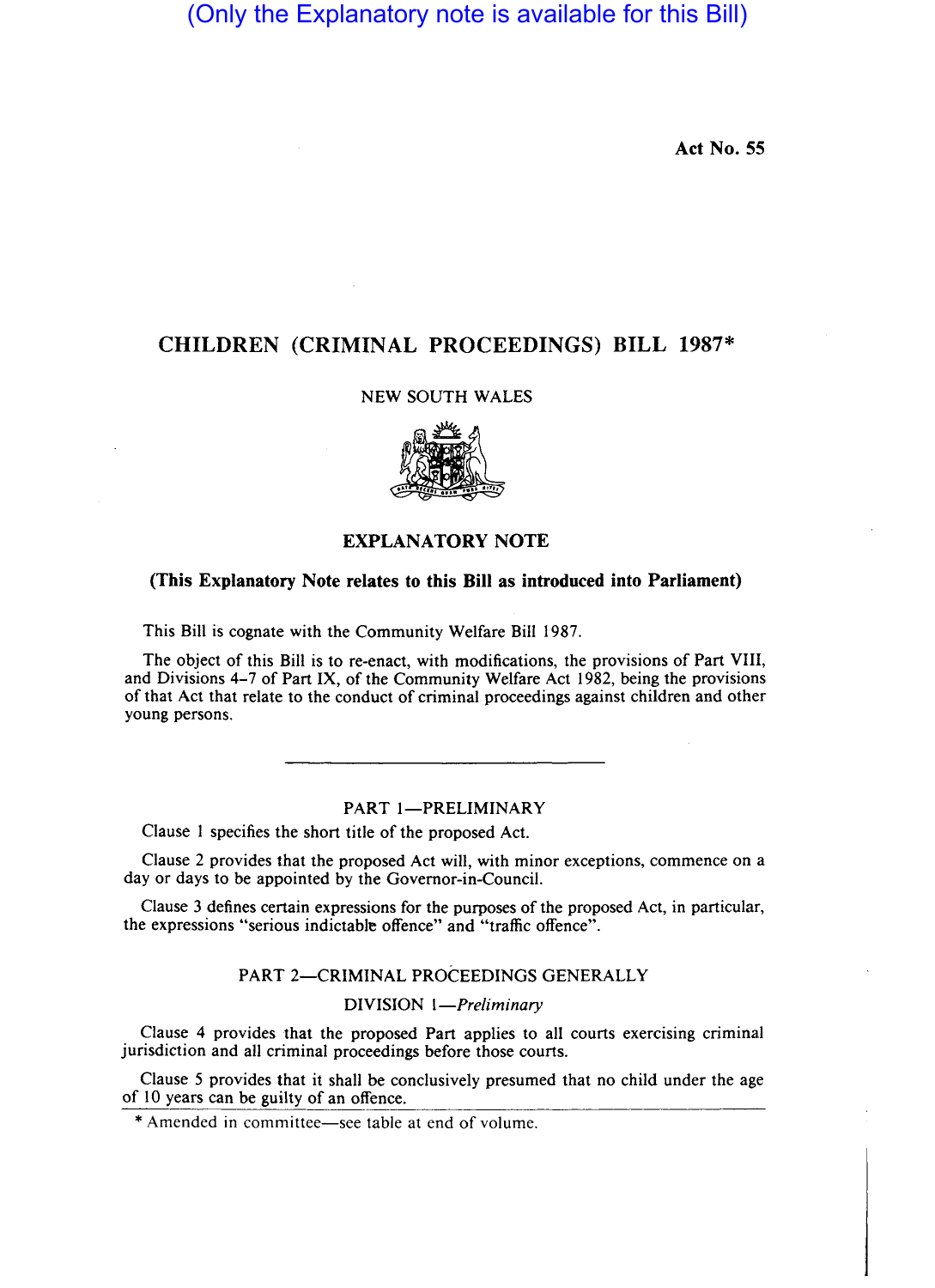Clause 6 specifies the principles to which a court shall have regard when exercising criminal jurisdiction with respect to children.

Clause 7 prevents a Local Court from hearing criminal proceedings which lie within the jurisdiction of the Children's Court.

### DIVISION *2-Commencement of proceedings*

Clause 8 provides that if criminal proceedings are to be taken against a child they shall be commenced by way of summons or citation unless-

- (a) the offence belongs to a specified class of serious offences;
- (b) there are reasonable grounds for believing that the child is likely to commit acts of violence; or
- (c) there are reasonable grounds for believing that the child is unlikely to appear before a court in compliance with a summons or citation.

Clause 9 provides that if criminal proceedings are to be commenced against a child otherwise than by way of summons or citation, the child shall be brought before the Children's Court not later than the next working day after the child is taken into custody.

### DIVISION *3-Hearings*

Clause 10 provides for the exclusion of persons from a court while the court is hearing criminal proceedings to which a child is a party.

Clause II prohibits the publication or broadcasting of the name, or any other matter that may lead to the identification, of a child who is in any way mentioned or involved in any criminal proceedings.

Clause 12 requires a court that is hearing criminal proceedings against a child to take such measures as are reasonable to ensure that the child understands the proceedings, and further requires the court to ensure that the child has the fullest opportunity practicable to be heard, and to participate, in the proceedings.

Clause 13 provides that any statement, confession, admission or information that a child has made or given to a member of the police force shall not be admitted in evidence against the child unless it was made or given in the presence of a person responsible for the child or certain other adult persons (other than a member of the police force) or unless there are particular circumstances that warrant its admission in evidence.

Clause 14 prevents a court from proceeding to a conviction in relation to a child who is under the age of 16 years and enables a court to refuse to proceed to a conviction in relation to a child who is of or above the age of 16 years.

Clause 15 restricts the admissibility in evidence in criminal proceedings against a person of prior findings of guilt in respect of offences committed when the person was a child. The clause permits prior cautions to be taken into account on the imposition of any penalty.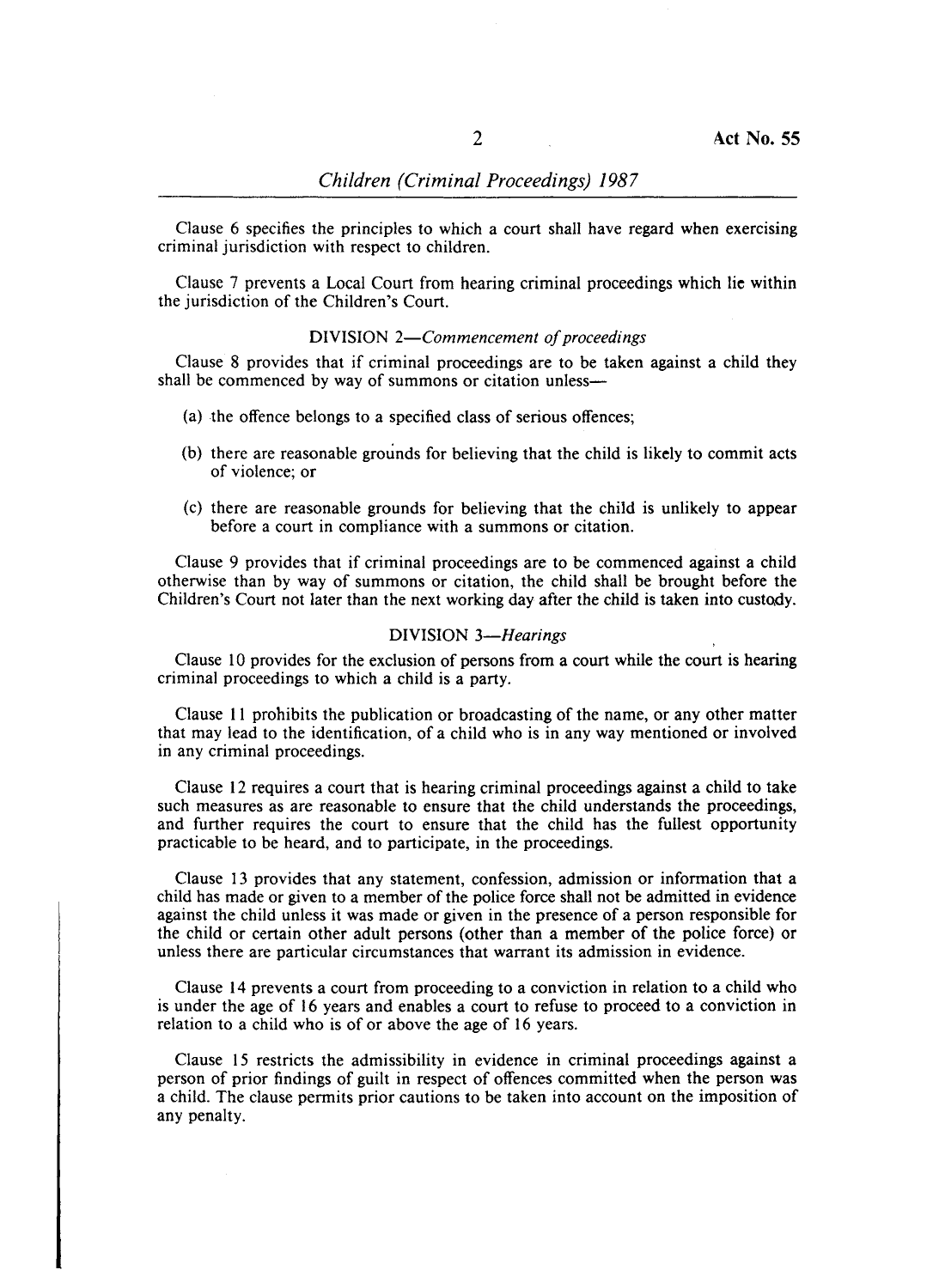### DIVISION *4-Penalties*

Clause 16 provides that the proposed Division applies to persons who have pleaded guilty to indictable offences in, or have been found guilty or convicted of indictable offences by, a court other than the Children's Court, who were children when the offences were committed and who were under the age of 21 years when charged before the court.

Clause 17 requires a person to whom the proposed Division applies to be dealt with according to law in relation to a serious indictable offence.

Clause 18 enables a person to whom the proposed Division applies to be dealt with in relation to an indictable offence other than a serious indictable offence—

- (a) according to law; ot
- (b) in accordance with Division 4 of proposed Part 3.

Clause 19 enables a court that sentences a person to whom the proposed Division applies to a term of imprisonment, in respect of an indictable offence, to direct that the whole or any part of the sentence be served in a detention centre.

Clause 20 enables a court to remit a person to whom the proposed Division applies to the Children's Court, in respect of an indictable offence other than a serious indictable offence, to be punished by the Children's Court.

Clause 21 confers certain rights of appeal on a person who is remitted to the Children's Court as referred to in clause 20.

#### DIVISION *5-General*

Clause 22 prevents a court from adjourning committal proceedings against a child for more than 14 days at a time if, on the adjournment, it proposes to refuse bail to the child during the adjournment.

Clause 23 modifies section 82 of the Justices Act 1902 so as to ensure that children and other young persons who would otherwise be imprisoned for fine default shall instead be detained in detention centres for the period for which they would otherwise be imprisoned.

Clause 24 prohibits a court from requiring a child who is under the age of 16 years to pay compensation in connection with any criminal proceedings taken against the child.

Clause 25 requires a court to have regard to a background report prepared, in accordance with the regulations under the proposed Act, in respect of a child or other young person before sentencing the child or young person to imprisonment or detention.

#### PART 3-CRIMINAL PROCEEDINGS IN THE CHILDREN'S COURT

### DIVISION *I-Preliminary*

Clause 26 provides that the proposed Part applies to the Children's Court and all criminal proceedings before the Children's Court, and further provides that, in the event of any inconsistency between the proposed Part and proposed Part 2, the proposed Part 3 shall prevail to the extent of the inconsistency.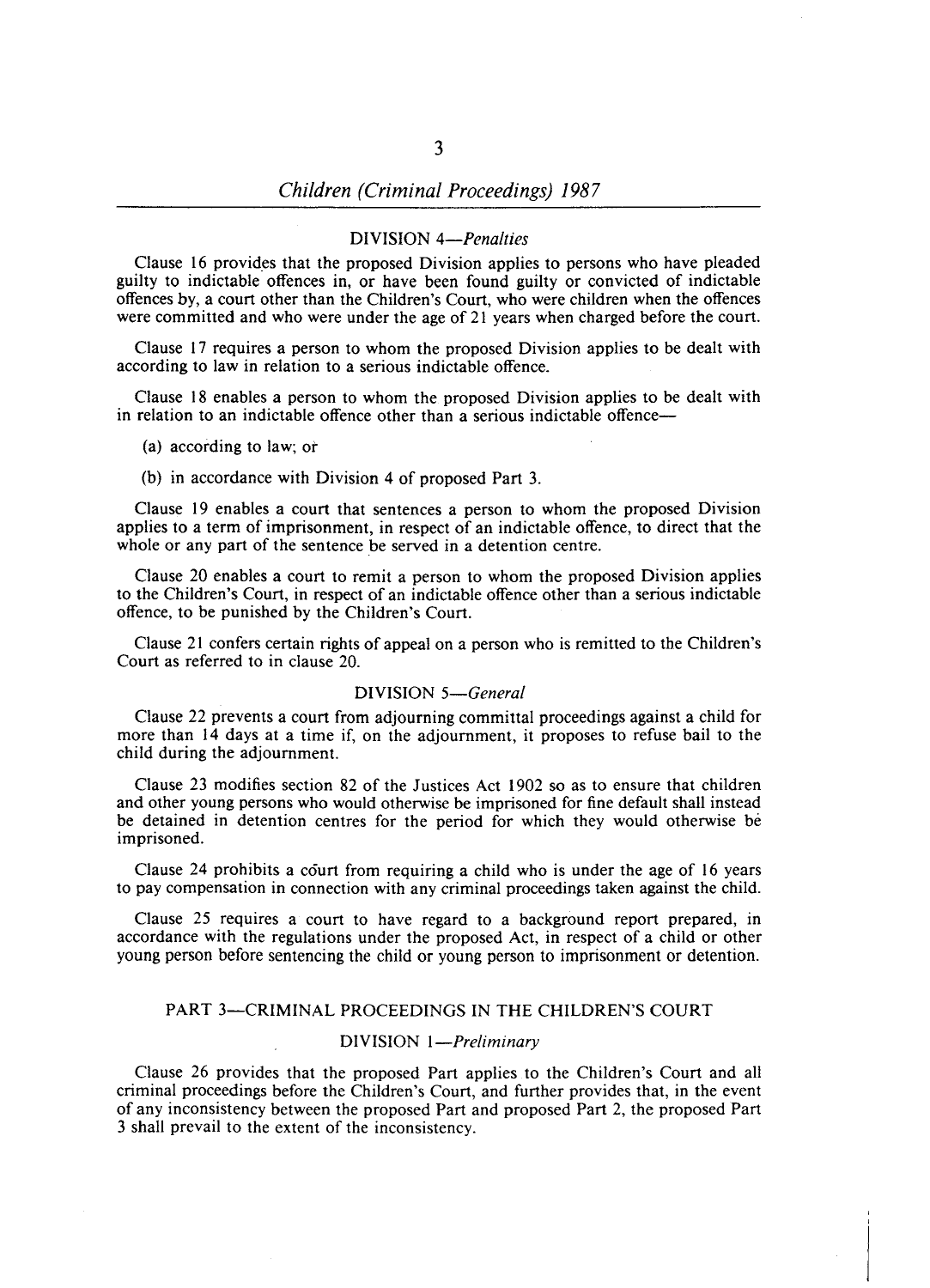Clause 27 provides that, subject to proposed Part 2 and to the rules of the Children's Court, the Justices Act 1902 applies to the Children's Court and all criminal proceedings before the Children's Court, and further provides that, in the event of any inconsistency between the proposed Part and the Justices Act 1902, the proposed Part 3 shall prevail to the extent of the inconsistency.

Clause 28 provides that the Children's Court has jurisdiction to hear and determine-

- (a) proceedings in respect of any offence (whether indictable or otherwise) other than a serious indictable offence; and
- (b) committal proceedings in respect of any indictable offence (including a serious indictable offence),

if the offence is alleged to have been committed by a person who was a child when the offence was committed and who was under the age of 21 years when charged before the Children's Court with the offence, but further provides that the Children's Court does not, except in certain instances, have jurisdiction to hear or determine proceedings in respect of a traffic offence.

Clause 29 establishes the jurisdiction of the Children's Court in respect of offences where there are several defendants who are not all children.

#### DIVISION *2-Commencement of proceedings*

Clause 30 enables the Governor-in-Council to make rules, under section 23 of the proposed Children's Court Act 1987, with respect to the manner in which criminal proceedings may be commenced in the Children's Court, so enabling the establishment of a "citation" procedure that will facilitate the commencement of proceedings without the necessity for process being issued out of the Children's Court before a charge can be heard against a child.

### DIVISION *3-Hearings*

Clause 31 provides that proceedings before the Children's Court in respect of all offences (other than serious indictable offences) shall be dealt with summarily, but further provides that, in certain instances, the accused person or the Children's Court may decide that the proceedings be determined by a superior court, in which case the child is to be committed for trial to the superior court.

#### DIVISION *4-Penalties*

Clause 32 provides that the proposed Division applies to all offences for which proceedings are being dealt with summarily or in respect of which a person has been remitted to the Children's Court as referred to in clause 20.

Clause 33 specifies the penalties that the Children's Court may impose on a child whom it has found guilty of an offence to which the proposed Division applies:

- (a) it may dismiss the charge (whether or not it also cautions the child) in respect of the offence;
- (b) it may release the child on a recognizance;
- (c) it may impose a fine (not exceeding \$500 or the maximum fine prescribed by law in respect of the offence) on the child;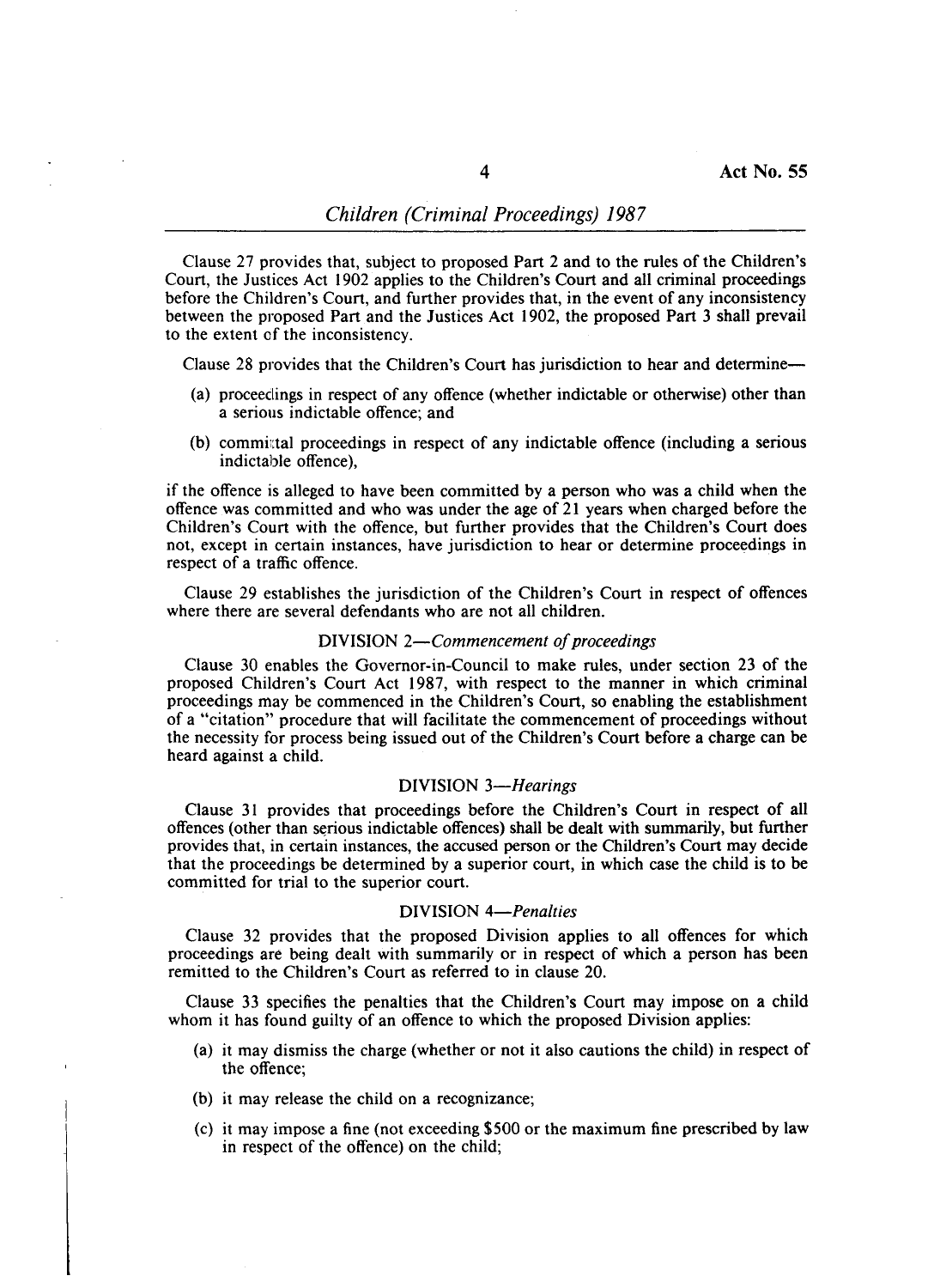- (d) it may do both of the things referred to in paragraphs (b) and (c);
- (e) it may release the child on probation;
- (f) it may make an order under section 5 of the proposed Children (Community Service Orders) Act 1987 requiring the child to perform community service work;
- (g) it may commit the child to the control of the Minister administering the proposed Children (Detention Centres) Act 1987.

The clause provides that the Children's Court shall not deal with the child under any of the paragraphs above unless it is satisfied that it would be wholly inappropriate to deal with the child under a preceding paragraph, and further provides that it shall not have regard to the question of whether the child is a child in need of care within the meaning of the proposed Children (Care and Protection) Act 1987.

Clause 34 provides that a child may not be committed to the control of the Minister administering the proposed Children (Detention Centres) Act 1987 except in relation to an offence for which the law prescribes imprisonment as the penalty for the offence, and further provides that the period for which a child may be so committed shall not exceed the maximum period of imprisonment so prescribed.

Clause 35 requires the Children's Court to give a written statement to the prosecutor and to the person whom it has punished (and, if the person is a child, to a person responsible for the child) explaining why it has imposed the punishment that it has and why it considers that it would have been wholly inappropriate to impose a lesser punishment.

Clause 36 enables the Children'S Court to make an order under section 554 of the Crimes Act 1900 for the payment of compensation by a child who is of or above the age of 16 years.

Clause 37 specifies that an order committing a person to the control of the Minister administering the proposed Children (Detention Centres) Act 1987 ceases to have effect-

- (a) in the case of a general order—at the end of 12 months; and
- (b) in the case of an order made for a specified period of time-at the end of that period.

Clause 38 requires the Children's Court to order the destruction of all photographs, finger-prints, palm-prints and records (other than court records) relating to an offence in respect of which it has ordered a charge to be dismissed and enables the Children's Court to make such an order in relation to an offence in respect of which it has made some other order.

# DIVISION *5-General*

Clause 39 defines certain expressions for the purposes of the proposed Division.

Clause 40 provides for the variation of recognizance or probation imposed on a person as referred to in clause 33.